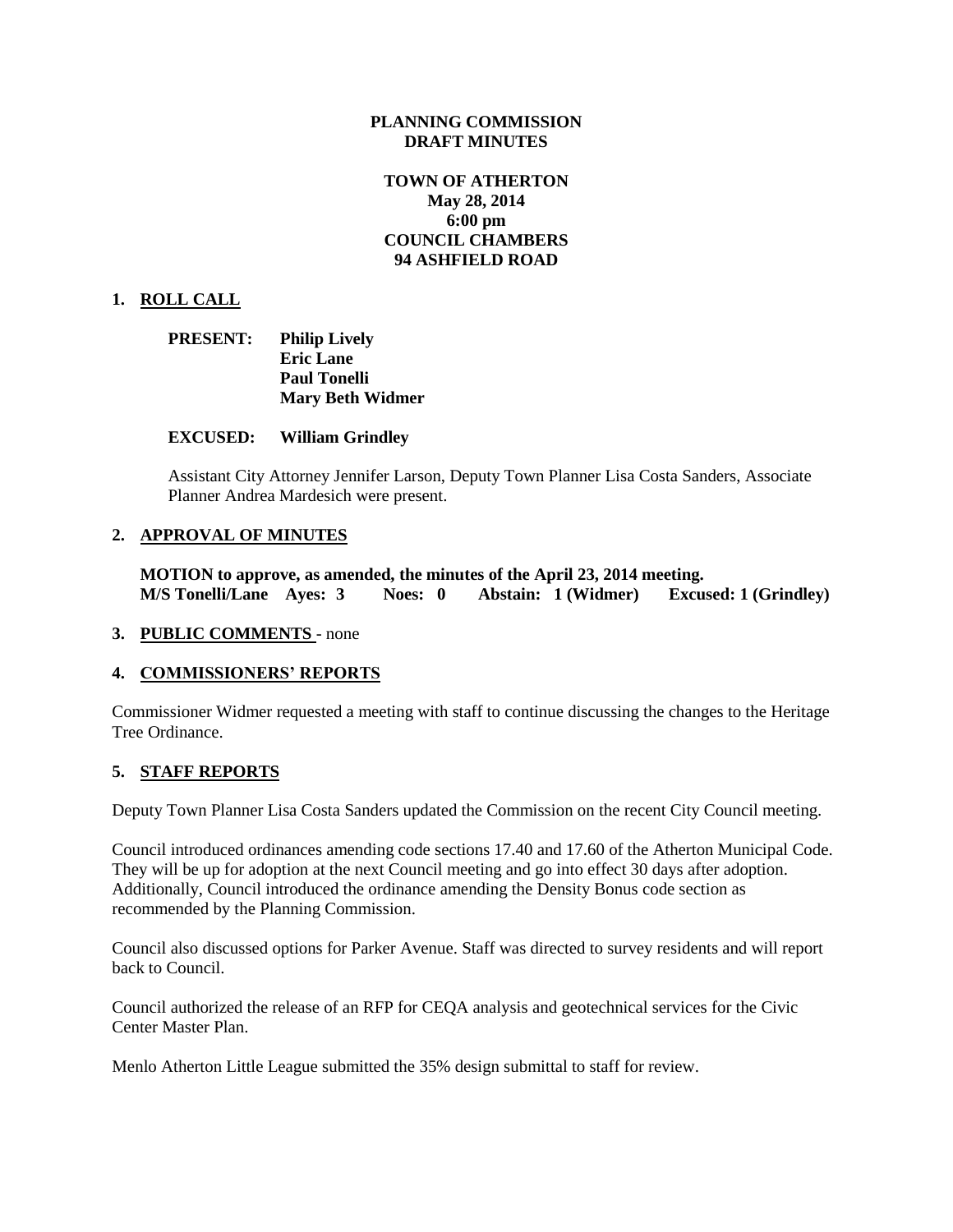# **NEW BUSINESS**

# **6. Sacred Heart Schools Annual Master Plan Update for 2014 and TDM Report – 150 Valparaiso Avenue**

Deputy Town Planner Lisa Costa Sanders introduced the item. She noted that Gary Black from Hexagon was available for questions. Sandy Dubinsky, Sacred Heart Chief Operations Officer, presented the item.

Commissioner Tonelli asked about the days the traffic study was performed and if anything unusual was happening on campus that might skew the results. Sandy Dubinsky answered that Wednesday and Thursday were typical days. Rain on Tuesday may have resulted in slightly more cars than typical.

Commissioner Widmer asked about the enrollment and construction projections. She noted that she would like to see more detailed information on the five-year plan.

## **MOTION to accept the report for filing.**

**M/S Lane/Tonelli Ayes: 4 Noes: 0 Excused: 1 (Grindley)**

# **7. Menlo School Annual Master Plan Update for 2014 and TDM Report – 50 Valparaiso Avenue**

Deputy Town Planner Lisa Costa Sanders introduced the item.

David McAdoo, Director of Operations and Construction for Menlo School presented the item.

Commissioner Lane would like the document to make reference to the need to request approval from the Town for proposed projects listed.

Chair Lively asked about the timing of the improvements to the administrative offices. Mr. McAdoo answered that, subject to approval, it could occur within the next few months. Chair Lively asked if the building is historic. Deputy Town Planner Lisa Costa Sanders answered that it is historic and staff has consulted with a historian and a CEQA consultant.

Chair Lively asked what the timing might be for Cartan Field. Mr. McAdoo answered that they hope to get back to neighbors soon with preliminary drawings.

Commissioner Widmer would like to see more detailed information on long-range plans, specifically the Performing Arts Center. Mr. McAdoo answered that they have a fairly clear vision of the project and they will address it soon.

Commissioner Tonelli asked about feedback from the neighbors. Mr. McAdoo answered that several neighbors indicate that they can't hear the school activities, which Menlo considered to be positive feedback.

Chair Lively asked for more detail on the nature of neighbor comments. Mr. McAdoo noted that they ask about hours of use and future development plans. He commented that the neighbors used to comment about parking but it has gotten a lot better.

Chair Lively asked if they continue to see improvements three years after implementing the TDM. Mr. McAdoo answered that they are getting to the point where many families don't know how it used to be and continue to see good participation.

# **MOTION to accept the report for filing.**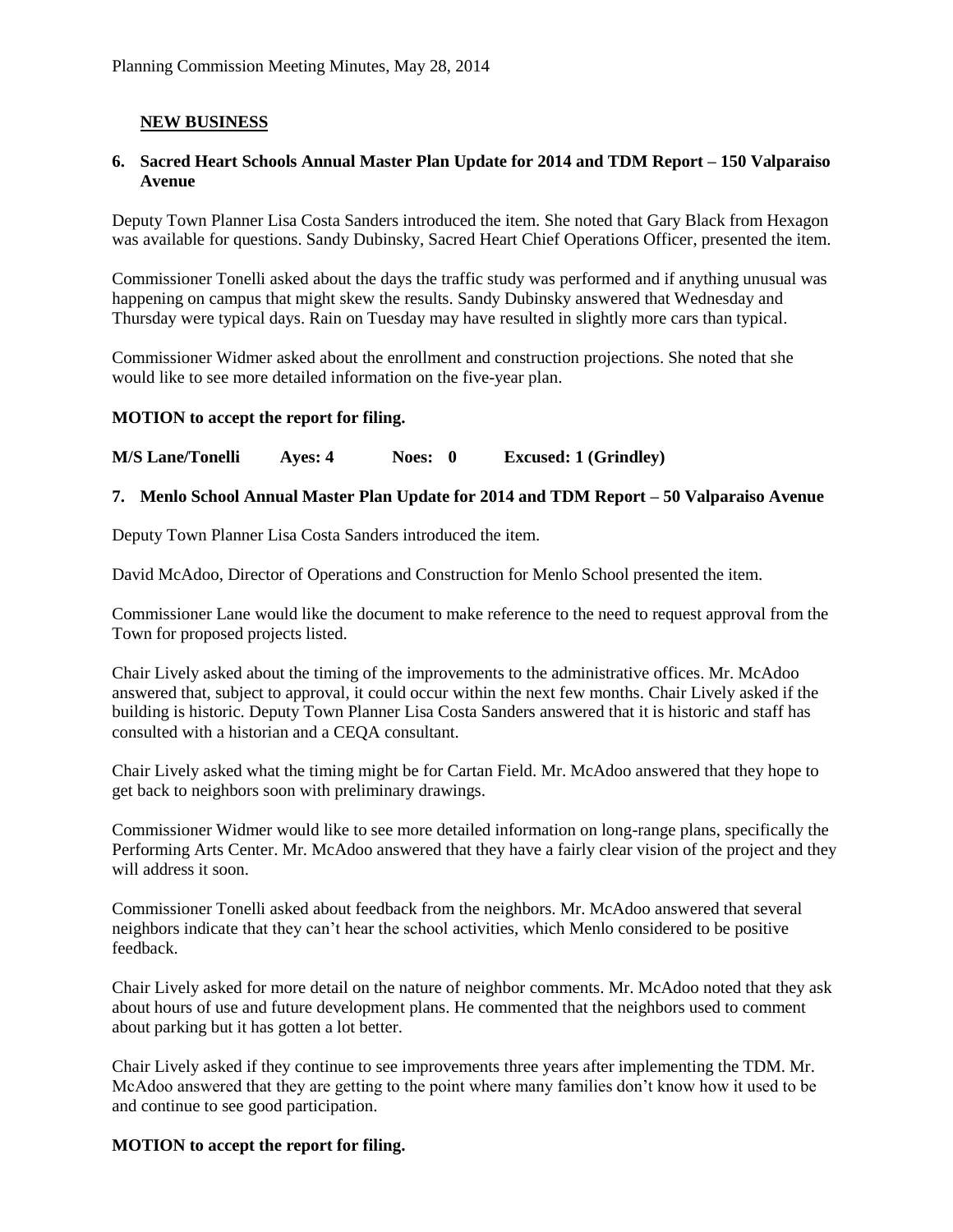**M/S Lane/Tonelli Ayes: 4 Noes: 0 Excused: 1 (Grindley)**

# **PUBLIC HEARINGS**

**8. Lot Line Redesignation, Special Structures Permits, Variance – 397 Atherton Avenue (APN 073-202-650) Lot Line Redesignation to designate the North property line as the front, a Special Structures Permit to allow a basement under a guest house, a Special Structures Permit to allow a retaining wall greater than 6' in height, and a Variance to allow a detached guest house/accessory building be located closer than is allowed to the front property line.**

Associate Planner Andrea Mardesich presented the item.

#### OPEN PUBLIC COMMENT

Property Owner Kurt Hogan spoke about the history of the property and the reasoning behind the request.

## CLOSE PUBLIC COMMENT

Commissioners discussed and were in agreement that they were not in favor of increasing the nonconformity of the residence by approving the lot line redesignation.

# **MOTION to deny the Lot Line Redesignation at 397 Atherton Avenue as the required findings cannot be met for the reasons incorporated in the Staff Report.**

| <b>M/S Lane/Widmer</b> | Aves: 4 | Noes: | <b>Excused:</b> | 1 (Grindley) |
|------------------------|---------|-------|-----------------|--------------|
|                        |         |       |                 |              |

The Commission discussed the Special Structures Permit for the basement. Commissioner Lane and Chair Lively agreed that it is a good use of space.

Commissioner Widmer expressed concern about increasing drainage to the creek. Associate Planner Andrea Mardesich responded that the project cannot create more runoff than is already there and it will be addressed by the Building Department and Public Works Department.

**MOTION to approve the Special Structures Permit at 397 Atherton Avenue based on the findings and for the reasons enumerated in the Staff Report, subject to the conditions listed in the draft Special Structures Permit to allow a basement under a detached accessory building.**

**M/S Tonelli/Lane Ayes: 4 Noes: 0 Excused: 1 (Grindley)**

*Findings:*

- *1. The proposed basement will not impact heritage trees and the proposed basement lightwells are located on the interior side of the yard.*
- *2. The proposed basement will not negatively impact the neighboring properties with respect to privacy and view.*
- *3. The proposed basement compiles with other development standards, restrictions, or limitations for the proposed building or structure, such as height and landscaping screening.*
- 4. *The granting of the special structures permit is consistent with the objectives of the general plan and this title.*

The Commission discussed the Special Structures Permit for the retaining wall. Commissioners were in agreement that a retaining wall might help stabilize the hillside.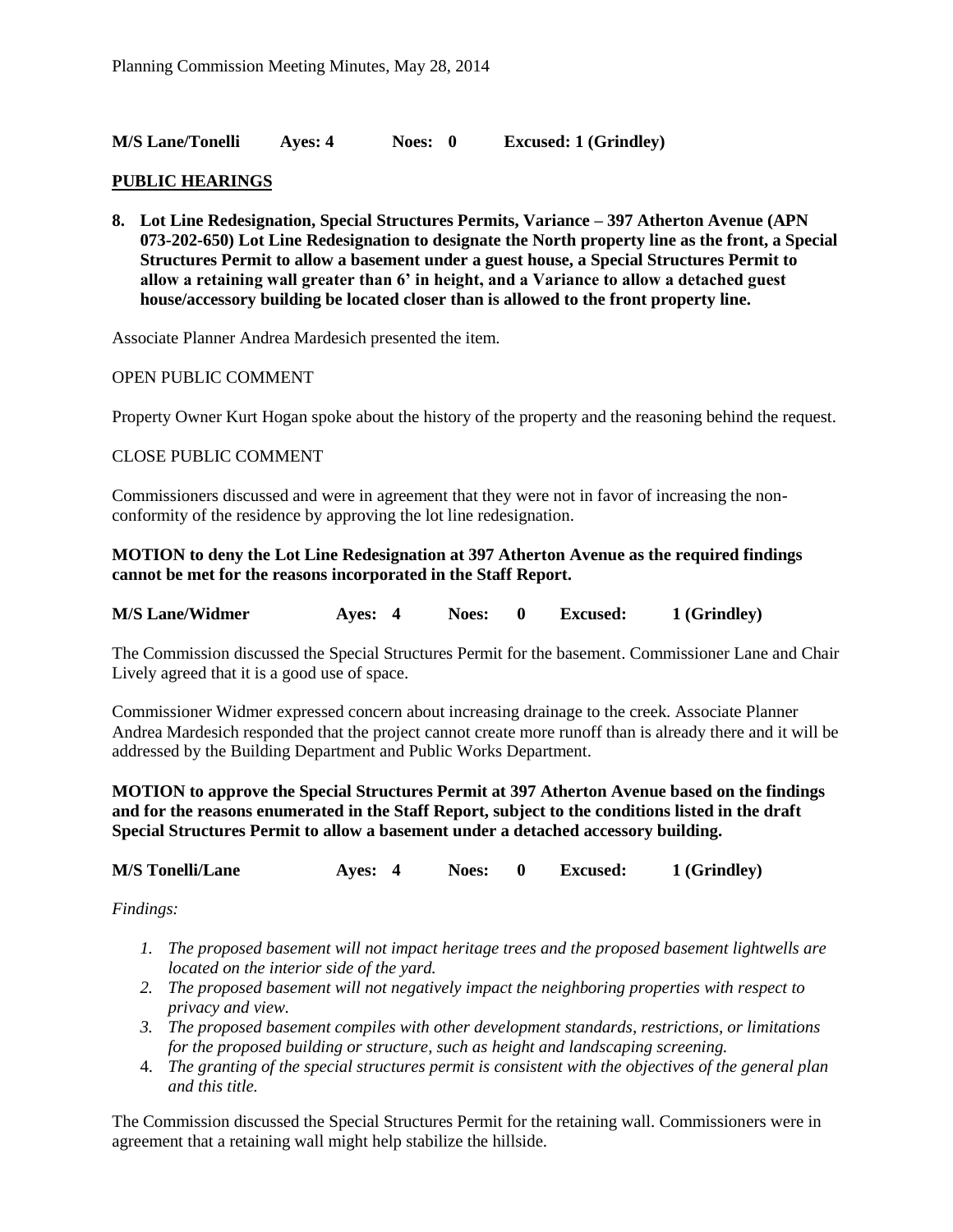**MOTION to approve the Special Structures Permit at 397 Atherton Avenue based on the findings and for the reasons enumerated in the Staff Report, subject to the conditions listed in the draft Special Structures Permit to allow the construction of a retaining wall greater than 6' in height at the rear of the yard.**

**M/S Lane/Tonelli Ayes: 4 Noes: 0 Excused: 1 (Grindley)**

*Findings:*

- *1. The proposed building or structure will not negative impact neighboring properties with respect to privacy and view.*
- *2. The proposed building or structure complies with other development standards, restrictions, or limitations for the proposed building or structure, such as height and landscaping screening; and*
- *3. The granting of the special structure permit is consistent with the objectives of the general plan and this title. (Ord. 582 §1 (Exh. A) (part), 2009)*

Commissioners discussed the Variance for the yoga studio and determined that it was not necessary due to the denial of the lot line redesignation. Staff advised that the Variance should be denied for a clean record.

**MOTION to deny the Variance at 397 Atherton Avenue as the required finding cannot be met for the reasons incorporated in the Staff report.**

**M/S Lane/Tonelli Ayes: 4 Noes: 0 Excused: 1 (Grindley)**

Chair Lively advised of the 10-day appeal period.

**9. Variance – 95 Mount Vernon Lane (APN 060-210-130) –** Variance to allow a detached garage to be located closer to the front property line than is allowed by the Atherton Municipal Code.

Associate Planner Andrea Mardesich presented the item.

Commissioners agreed that there is nothing unusual about the lot that would require a variance. They agreed that the project should be designed within the existing setbacks.

# **MOTION to deny the Variance at 95 Mount Vernon Lane as the required findings cannot be met for the reasons incorporated in the staff report.**

**M/S Lane/Tonelli Ayes: 4 Noes: 0 Excused: 1 (Grindley)**

Chair Lively advised of the 10-day appeal period.

## **10. Ordinance Amending Atherton Municipal Code Chapter 17.40 Accessory Buildings and Structures**

Deputy Town Planner Lisa Costa Sanders introduced the item. Associate Planner Andrea Mardesich presented the Commission with several visual examples of the 8' separation causing design difficulties.

Commissioner Widmer asked for clarification about fireplaces. Deputy Town Planner answered that new homes are not allowed to have interior wood-burning fireplaces. However, wood-burning fireplaces are allowed outside and there is no restriction on quantity.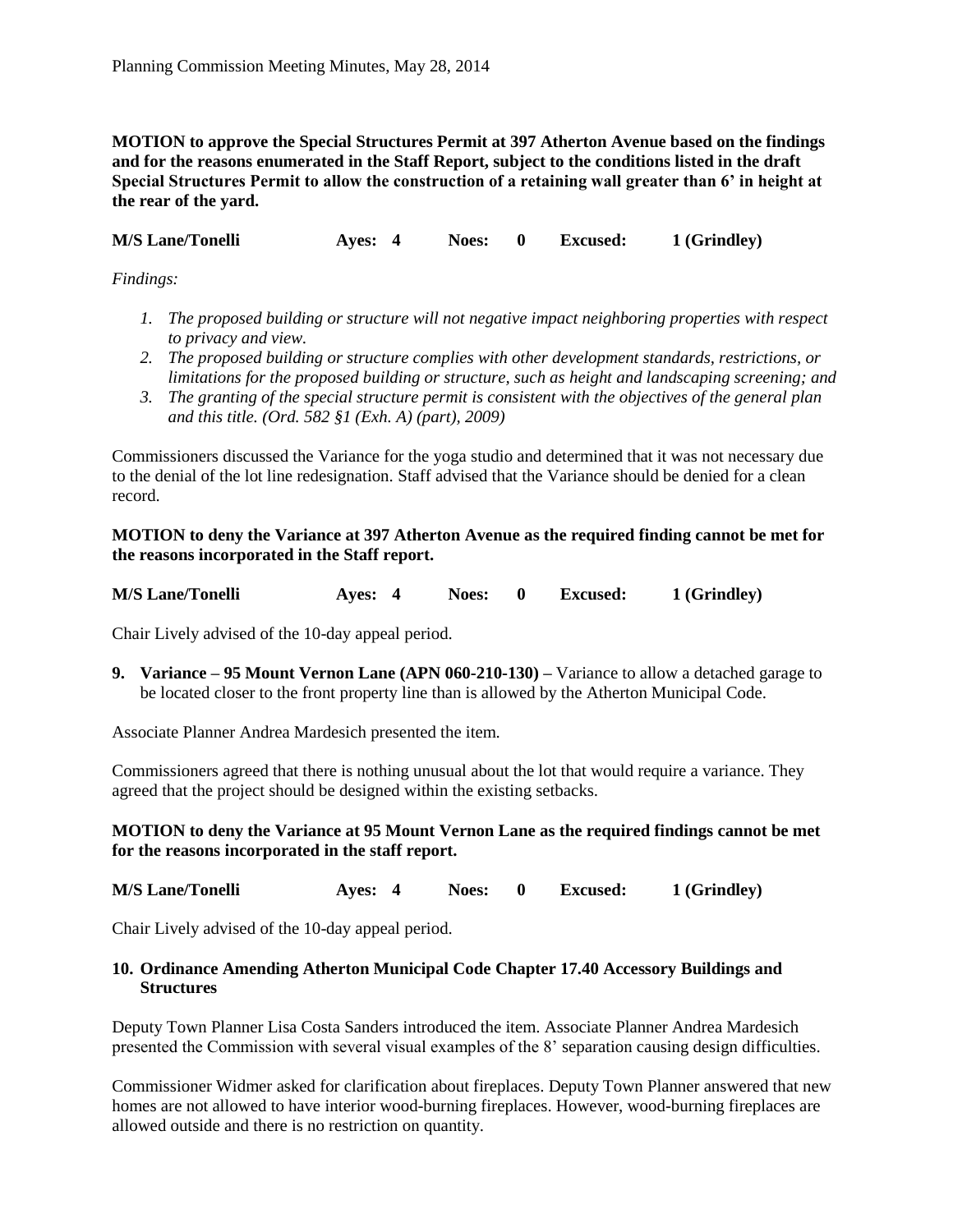Joe Comartin, Polhemus Road, addressed the Commission and reiterated the design challenges and unintended consequences caused by the restriction.

Carol Flaherty, Camino Por Los Arboles, addressed the Commission and brought pictures to help visualize the types of problems that arise due to the 8' setback. She also noted that she feels that air conditioning units should be allowed in the setback.

The Commission thanked staff and residents for providing visual examples.

Commissioner Lane thinks the proposed change would be a good one.

Commissioner Widmer is fine with it if firepits are restricted. She doesn't think a firepit should be near the pool.

Commissioner Lane noted that he is less comfortable with the results of people overdesigning to get around the setback.

Chair Lively thinks that firepits should remain restricted to the 8' separation.

Associate Planner Andrea Mardesich noted that leaving the ordinance as is may result in people trying to work the numbers to get around the separation requirement. She added that it is very rare that people propose a firepit right next to the pool.

**MOTION to continue the item to the next meeting where staff will bring back the original proposed ordinance wording as well as wording excluding open fire pits and including fireplace seating within the setback.**

**M/S Lively/Widmer Ayes: 4 Noes: 0 Excused: 1 (Grindley)**

**11. General Plan consistency determination for the Capital Improvement Program Fiscal Years 2014/2015 through 2018/2019**

Deputy Town Planner Lisa Costa Sanders presented the item.

The Commission came up with a list of concerns they wished to pass along to Council regarding the Capital Improvement Program:

- No new streetlights
- No new sidewalks and gutters
- Gateway sign concern
- Bicycle lane and requirements for hardscape

**MOTION to find that the Capital Improvement Program revised for Fiscal Year 2014/2015 through 2018/2019 and the project included in that program are generally consistent with the Atherton General Plan for the reasons noted in the staff report and request that staff work with the Planning Chair to provide comments and concerns to City Council.**

**M/S Lane/Lively Ayes: 4 Noes: 0 Excused: 1 (Grindley)**

**9. ADJOURN –** The meeting adjourned at 8:24 pm.

Respectfully Submitted: